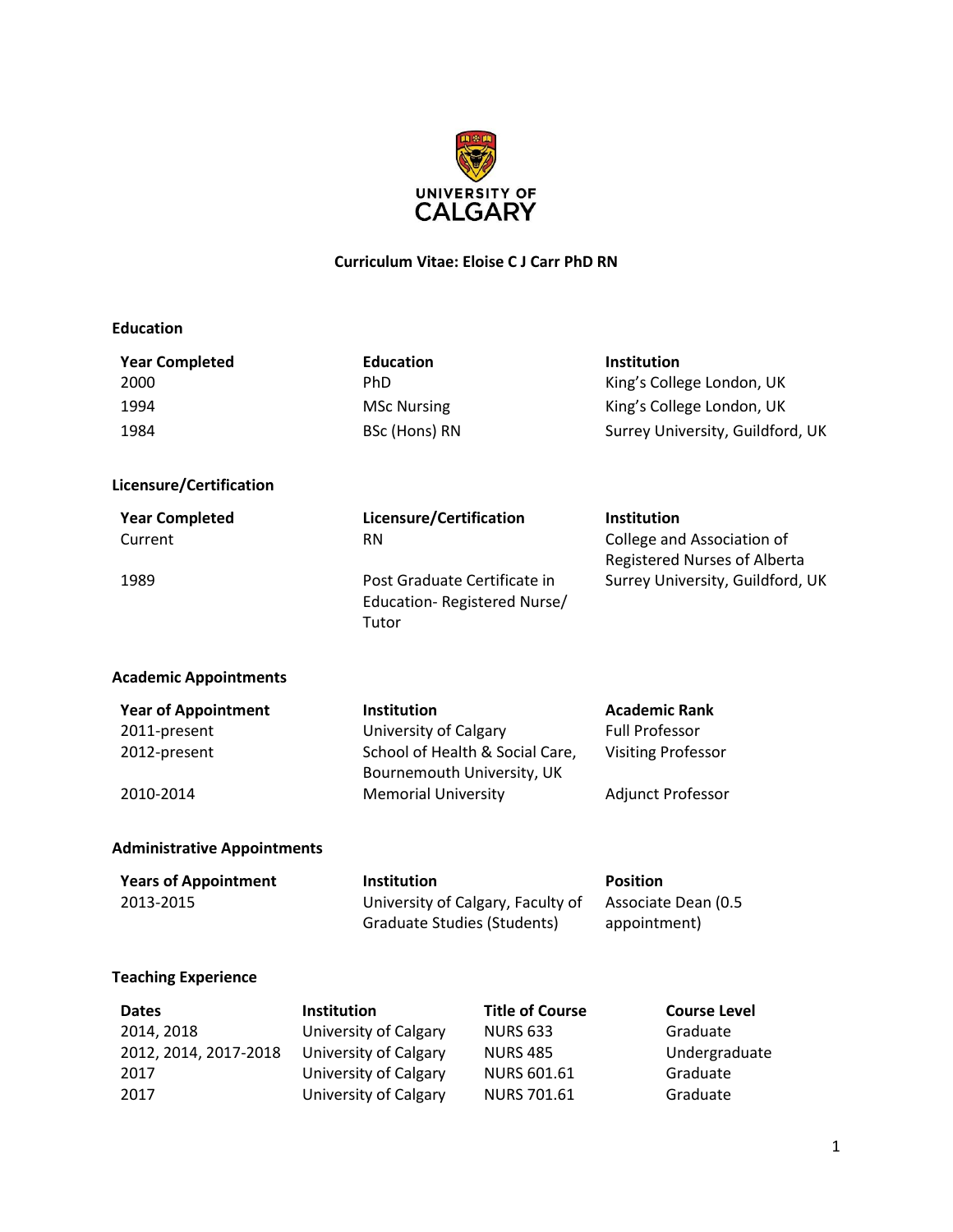| 2016, 2017 | University of Calgary | <b>NURS 495</b> | Undergraduate |
|------------|-----------------------|-----------------|---------------|
| 2016       | University of Calgary | Pain Management | Undergraduate |

#### **Graduate Student Supervision** (italics indicates co-supervisor)

| <b>Student</b>  | Program                | <b>Year Completed</b> | <b>Thesis or Project Title</b> |
|-----------------|------------------------|-----------------------|--------------------------------|
| M. Ortiz        | <b>PhD</b>             | In progress           |                                |
| M. Cortez       | <b>MN Course-based</b> | In progress           |                                |
| M. Mill         | <b>MN Thesis</b>       | 2017                  | <b>Evaluating Affective</b>    |
|                 |                        |                       | Competency in                  |
|                 |                        |                       | Undergraduate                  |
|                 |                        |                       | Nursing: An                    |
|                 |                        |                       | Interpretative                 |
|                 |                        |                       | Description                    |
| M. Kirkpatrick  | <b>MN Thesis</b>       | 2017                  | How Do Clinical Nurse          |
|                 |                        |                       | <b>Instructors Evaluate</b>    |
|                 |                        |                       | the Affective                  |
|                 |                        |                       | Competency                     |
|                 |                        |                       | of Undergraduate               |
|                 |                        |                       | Students?                      |
| A. Olatona      | MN Course-based        | 2017                  | The Barriers and               |
|                 |                        |                       | <b>Facilitators to Real-</b>   |
|                 |                        |                       | <b>Time Electronic</b>         |
|                 |                        |                       | Documentation by               |
|                 |                        |                       | Home Care Nurses: An           |
|                 |                        |                       | <b>Integrative Review</b>      |
| K. Denness      | <b>MN Thesis</b>       | 2016                  | <b>Factors Influencing</b>     |
|                 |                        |                       | Orthopedic Nurses'             |
|                 |                        |                       | Pain Management                |
|                 |                        |                       | Decision Making: A             |
|                 |                        |                       | <b>Focused Ethnography</b>     |
| N. Ogbongbemiga | MN Course-based        | 2016                  | Not available                  |
| M. MacDonald    | MN Course-based        | 2015                  | Not available                  |

# **Scholarship**

#### **Scholarship of Application**

| <b>Type</b> | <b>Project Title</b> | <b>Funding Source</b> | Project              | <b>Peer-reviewed Scholarly Products</b> |
|-------------|----------------------|-----------------------|----------------------|-----------------------------------------|
|             | /Dates               | and Amount            | <b>Members/Roles</b> | <b>Dissemination</b>                    |
| D           | Evaluating the       | University of         | PI: Carr, E.         |                                         |
|             | Benefits of Dog      | Calgary, Faculty      |                      |                                         |
|             | Ownership for        | of Nursing            |                      |                                         |
|             | People with          | Interdisciplinary     |                      |                                         |
|             | Chronic Low          | Team                  |                      |                                         |
|             | Back Pain: a         | Development           |                      |                                         |
|             | Feasibility          | Grant                 |                      |                                         |
|             | Study.               | \$8,308               |                      |                                         |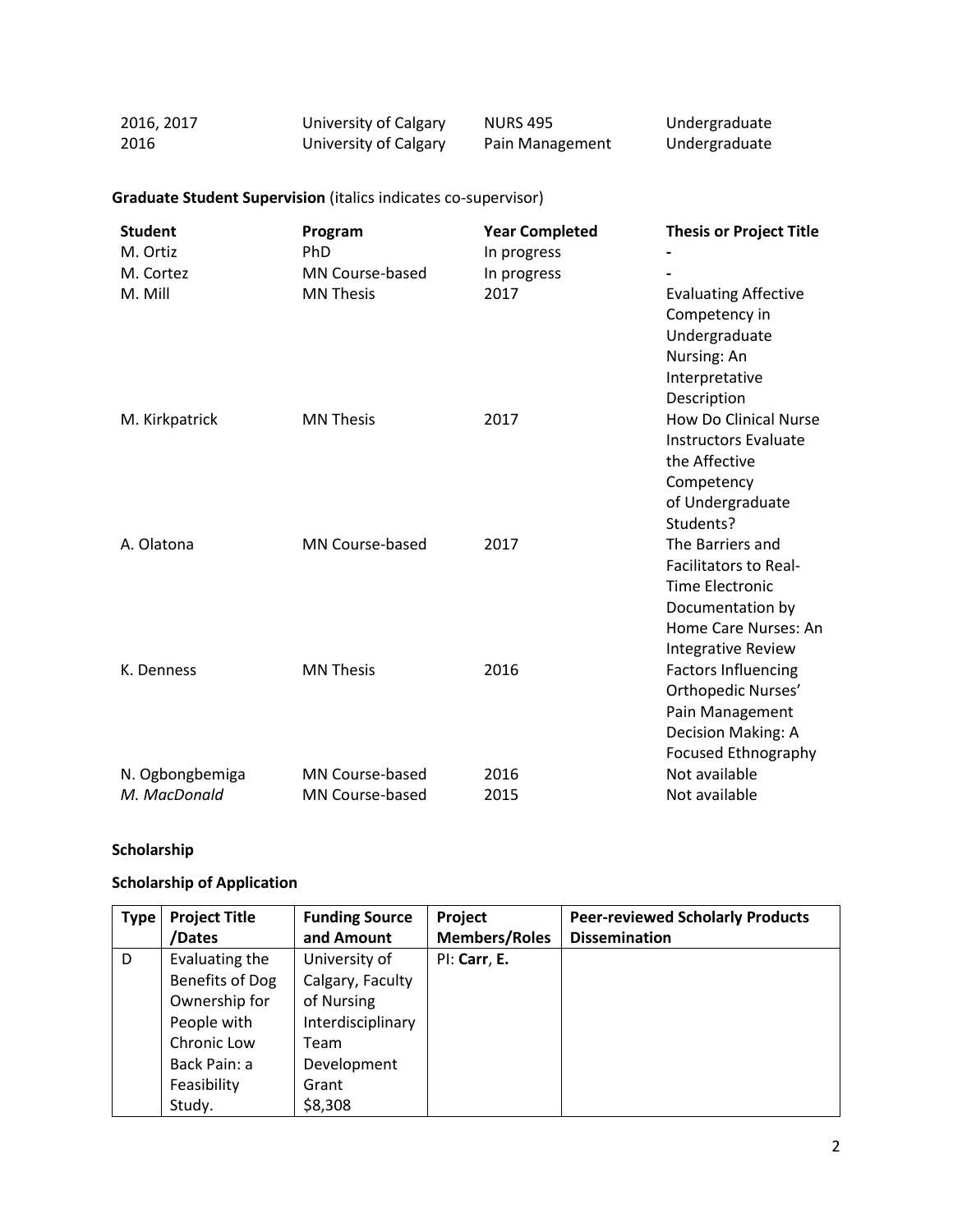|   | 2017                                                                                                                                                                                                            |                                                                                                                                                   |                                                                |                                                                                                                                                                                                                                                                                                                                                  |
|---|-----------------------------------------------------------------------------------------------------------------------------------------------------------------------------------------------------------------|---------------------------------------------------------------------------------------------------------------------------------------------------|----------------------------------------------------------------|--------------------------------------------------------------------------------------------------------------------------------------------------------------------------------------------------------------------------------------------------------------------------------------------------------------------------------------------------|
| D | Learning from<br>Human and<br><b>Animal Science</b><br>to Develop<br>Transformative<br><b>Public Health</b><br>Interventions to<br>Reduce the<br>Personal and<br>Economic<br>Burden of<br>Chronic Pain.<br>2016 | University of<br>Calgary, O'Brien<br>Institute<br>Catalyst Grant<br>\$2,500<br>Campus Alberta<br><b>Public Health</b><br>Network Grant<br>\$2,440 | PI: Carr, E.<br>Co-PI: Wallace,<br>J.                          |                                                                                                                                                                                                                                                                                                                                                  |
| D | Research<br>Stipend.<br>2013-present                                                                                                                                                                            | University of<br>Calgary, Faculty<br>of Nursing<br>Research<br>Stipend<br>\$5,000                                                                 | PI: Carr, E.                                                   |                                                                                                                                                                                                                                                                                                                                                  |
| D | <b>Breastfeeding</b><br>self-efficacy and<br>breastmilk<br>feeding for<br>moderate and<br>late preterm<br>infants in the<br>Family<br><b>Integrated Care</b><br>trial: a mixed<br>methods<br>protocol.<br>2018  |                                                                                                                                                   | Brockway, M.,<br>Benzies, K. M.,<br>Carr, E., & Aziz,<br>К.    | <b>Journal Article</b><br>Brockway, M., Benzies, K. M., Carr,<br>E., & Aziz, K. (2018). Breastfeeding<br>self-efficacy and breastmilk feeding<br>for moderate and late preterm<br>infants in the Family Integrated Care<br>trial: a mixed methods protocol.<br>International Breastfeeding Journal,<br>13, 29. doi:10.1186/s13006-018-<br>0168-7 |
| D | Development<br>and persistence<br>of suspected<br>neuropathic<br>pain after total<br>knee<br>arthroplasty in<br>individuals with<br>osteoarthritis.<br>2018                                                     |                                                                                                                                                   | Fitzsimmons M.,<br>Carr E.,<br>Woodhouse L.,<br>& Bostick G.P. | <b>Journal Article</b><br>Fitzsimmons, M., Carr, E.,<br>Woodhouse, L., & Bostick, G. P.<br>(2018). Development and persistence<br>of suspected neuropathic pain after<br>total knee arthroplasty in individuals<br>with osteoarthritis. Pain<br>Management & Research.<br>doi:10.1016/j.pmrj.2018.01.010                                         |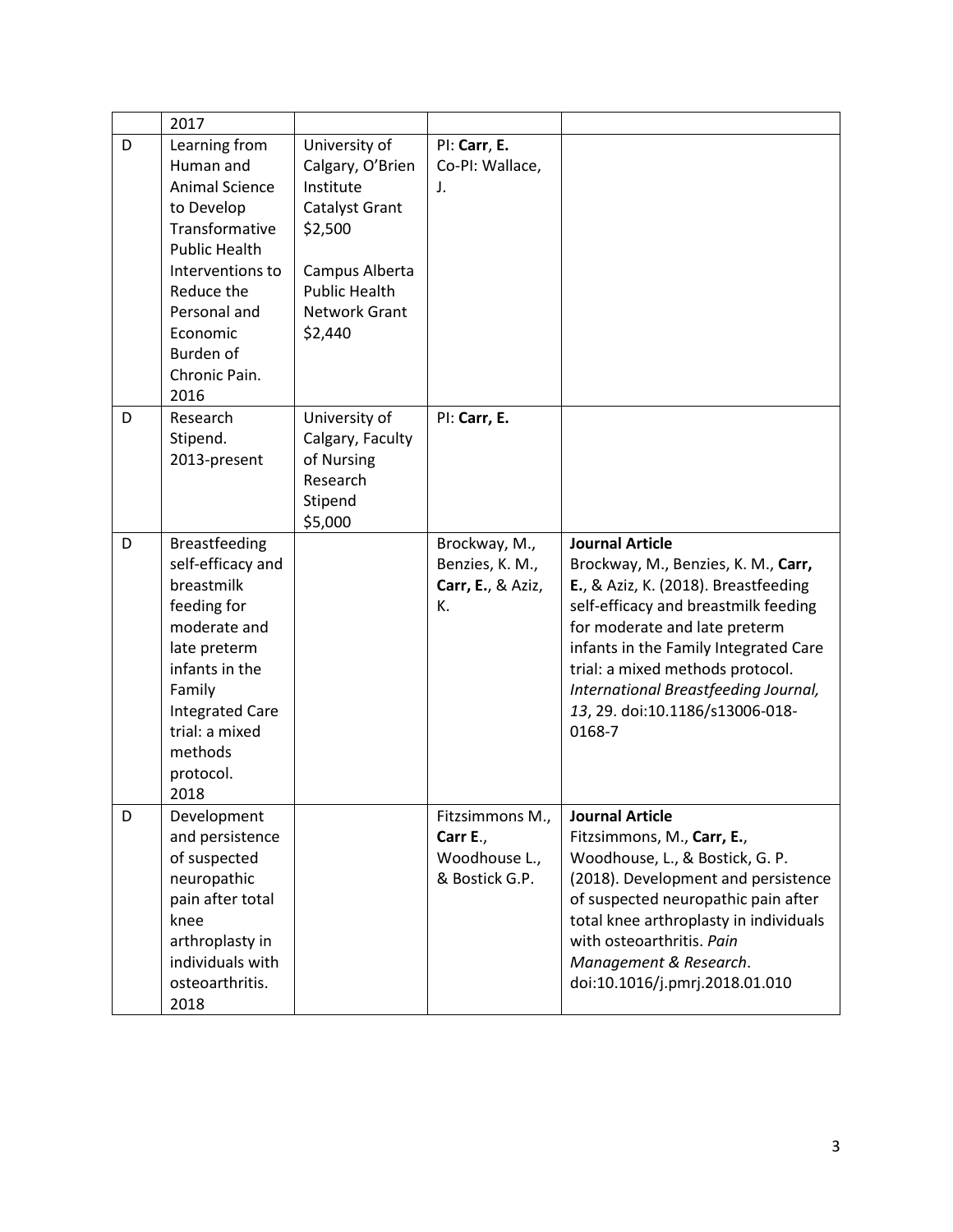| D | Factors<br>influencing                                                                                                                      | Denness, K. J.,<br>Carr, E. C.,                                                                   | <b>Journal Article</b><br>Denness, K. J., Carr, E. C.,                                                                                                                                                                                                                                                                                                                                                                                                                                                                                                                                                                              |
|---|---------------------------------------------------------------------------------------------------------------------------------------------|---------------------------------------------------------------------------------------------------|-------------------------------------------------------------------------------------------------------------------------------------------------------------------------------------------------------------------------------------------------------------------------------------------------------------------------------------------------------------------------------------------------------------------------------------------------------------------------------------------------------------------------------------------------------------------------------------------------------------------------------------|
|   | orthopedic<br>nurses' pain<br>management: A<br>focused<br>ethnography.<br>2017                                                              | Seneviratne, C.,<br>& Rae, J. M.                                                                  | Seneviratne, C., & Rae, J. M. (2017).<br>Factors influencing orthopedic<br>nurses' pain management: A focused<br>ethnography. Canadian Journal of<br>Pain, 1(1), 226-236.<br>doi:10.1080/24740527.2017.140328                                                                                                                                                                                                                                                                                                                                                                                                                       |
| D | The Suffering Of                                                                                                                            | Carr, E.C.J,                                                                                      | 5<br><b>Journal Article</b>                                                                                                                                                                                                                                                                                                                                                                                                                                                                                                                                                                                                         |
|   | Chronic Pain<br>Patients On A<br>Wait List: Are<br>They Amenable<br>To A Loss<br>Intervention?<br>2017                                      | McCaffery, G., &<br>Ortiz, M.                                                                     | Carr, E. C., McCaffrey, G., & Ortiz, M.<br>M. (2017). The suffering of chronic<br>pain patients on a wait list: Are they<br>amenable to narrative therapy?<br>Canadian Journal of Pain, 1(1), 14-21.<br>doi:10.1080/24740527.2017.131617<br>3                                                                                                                                                                                                                                                                                                                                                                                       |
| D | The quest of<br>pain education<br>leaders in<br>Canada and the<br><b>United States</b><br>(U.S.): A<br>qualitative<br>study.<br>2016        | Carr, E.C.J.,<br>Watt-Watson,<br>J., McGillion,<br>M., & Huizinga,<br>Α.                          | <b>Journal Article</b><br>Carr, E. C., Watt-Watson, J.,<br>McGillion, M., & Huizinga, A. (2016).<br>The quest of pain education leaders<br>in Canada and the United States: A<br>qualitative study. Journal of<br>Advanced Nursing, 72(11), 2728-<br>2737. doi:10.1111/jan.13050<br><b>Conference Presentation</b><br>Carr, E. C. J., Watt-Watson, J.,<br>McGillion, M., & Huizinga, A. (2016,<br>May). The quest of pain education<br>leaders in Canada and the United<br>States (U.S.): A qualitative study.<br>Paper presented at the Canadian<br>Pain Society 37 <sup>th</sup> Annual Scientific<br>meeting, Vancouver, Canada. |
| D | Firefighter<br>willingness to<br>participate in a<br>stem cell clinical<br>trial for burn<br>injuries: A<br>mixed methods<br>study.<br>2016 | Horch, J.D.,<br>Carr, E.C.J.,<br>Harasym, P.,<br>Burnett, L.,<br>Biernaskie, J., &<br>Gabriel, V. | <b>Journal Article</b><br>Horch, J. D., Carr, E. C., Harasym, P.,<br>Burnett, L., Biernaskie, J., & Gabriel,<br>V. (2016). Firefighter willingness to<br>participate in a stem cell clinical trial<br>for burns: A mixed methods study.<br>Burns, 42(8), 1740-1750.<br>doi:10.1016/j.burns.2016.06.010                                                                                                                                                                                                                                                                                                                              |
| D | Firefighter<br>opinions on<br>directions for                                                                                                | Horch, J.,<br>Burnett, L.N.,<br>Harasym, P.,<br>Kerr, L.,                                         | <b>Conference Presentation</b><br>Horch, J., Burnett, L. N., Harasym, P.,<br>Kerr, L., Pambrun, R., Carr,<br>E., Biernaskie, J., & Gabriel, V. (2015,                                                                                                                                                                                                                                                                                                                                                                                                                                                                               |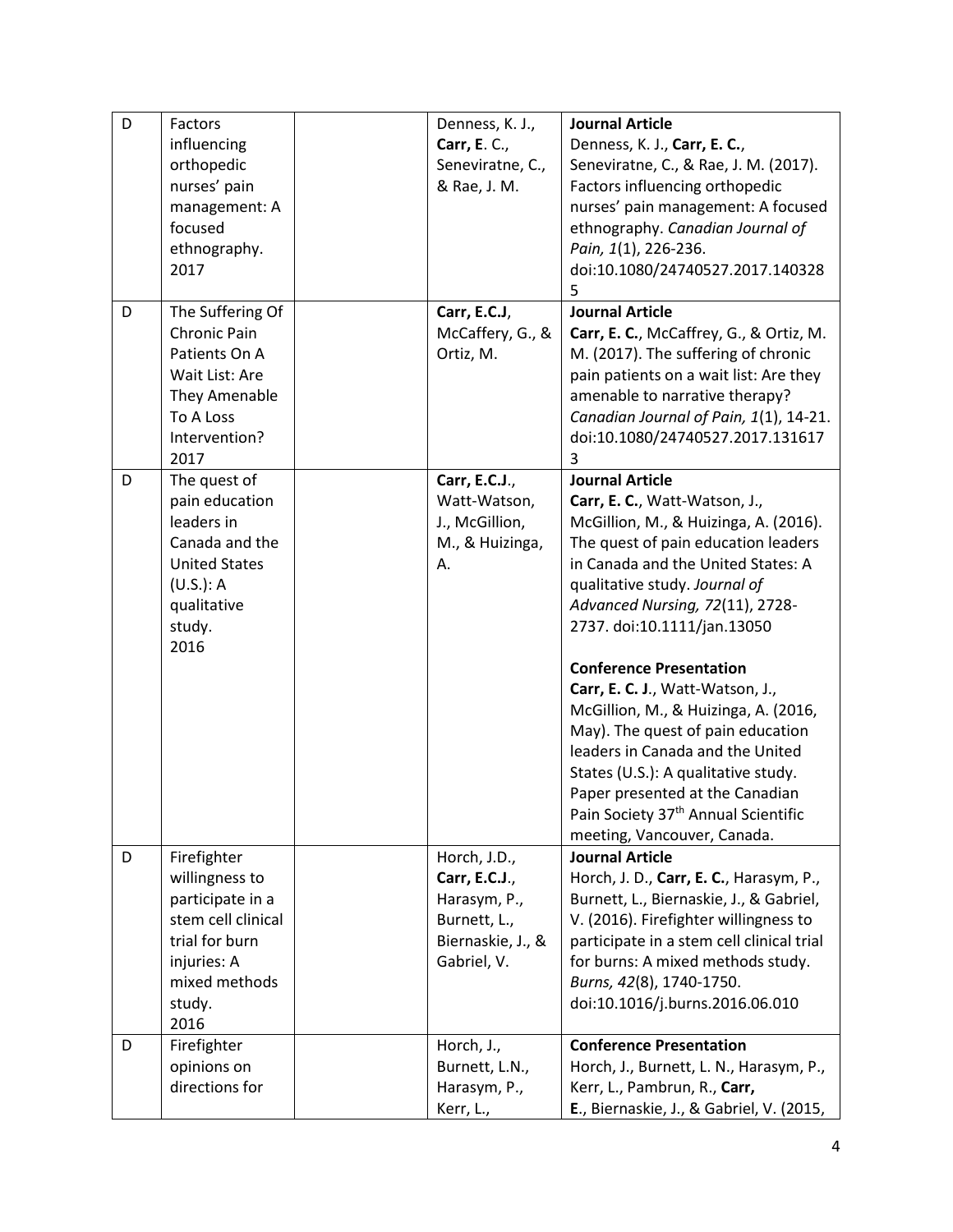|   | future stem cell    | Pambrun,                   | April). Firefighter opinions on           |
|---|---------------------|----------------------------|-------------------------------------------|
|   | research.           | R., Carr,                  | directions for future stem cell           |
|   | 2015                | E., Biernaskie, J.         | research. Paper presented at the          |
|   |                     | & Gabriel, V.              | Canadian Special Interest Group           |
|   |                     |                            | American Burn Association 47th            |
|   |                     |                            | Annual Meeting. Chicago, IL.              |
| D | Taking any risk,    | Bostick G.P.,              | <b>Journal Article</b>                    |
|   | any chance:         | Miciak M.,                 | Bostick, G. P., Miciak, M.,               |
|   | deciding to         | Woodhouse L.J.,            | Woodhouse, L. J., & Carr, E.C.J.          |
|   | undergo total       | & Carr E.C.J.              | (2015). Taking any risk, any chance:      |
|   | joint               |                            | Deciding to undergo total joint           |
|   | arthroplasty.       |                            | arthroplasty. Osteoarthritis and          |
|   | 2015.               |                            | Cartlidge, 23(Suppl. 2), A327.            |
|   |                     |                            | doi:10.1016/j.joca.2015.02.594            |
| D | Are                 | Clark, C., Carr            | <b>Conference Presentation</b>            |
|   | developmental       | E.C.J., &                  | Clark, C., Carr, E. C. J., & Khattab, A.  |
|   | coordination        | Khattab, A.                | (2015, May). Are developmental            |
|   | disorder            |                            | coordination disorder                     |
|   | (DCD)/dyspraxia     |                            | (DCD)/dyspraxia and/or joint              |
|   | and/or joint        |                            | hypermobility syndrome inherent           |
|   | hypermobility       |                            | determinants of physical inactivity?      |
|   | syndrome            |                            |                                           |
|   | inherent            |                            | Poster presented at the World             |
|   |                     |                            | Confederation for Physical Therapy,       |
|   | determinants of     |                            | Singapore.                                |
|   | physical            |                            |                                           |
|   | inactivity?<br>2015 |                            |                                           |
| D |                     |                            | <b>Journal Article</b>                    |
|   | Physical            | Bostick, G.,               |                                           |
|   | functioning and     | Toth, C., Carr,            | Bostick, G. P., Toth, C., Carr, E. C. J., |
|   | opioid use in       | E.C.J., Morley-            | Stitt, L. W., Morley-Forster, P., Clark,  |
|   | patients with       | Foster, P., Clark,         | A. J., Moulin, D. E. (2015).              |
|   | neuropathic         | A.J., Lynch, M.,           | Physical functioning and opioid use in    |
|   | pain.               | Gordon, A.,                | patients with neuropathic pain. Pain      |
|   | 2015                | Nathan, H.,                | Medicine, 16(7), 1361-1368.               |
|   |                     | Smyth, C.,                 | doi:10.1111/pme.12702                     |
|   |                     | Ware, M.A., &              |                                           |
|   |                     | Moulin, D.                 | <b>Conference Presentation</b>            |
|   |                     |                            | Bostick, G. P., Toth, C., Carr, E. C. J., |
|   |                     |                            | Morley-Forster, P., Clark, A. J., Lynch,  |
|   |                     |                            | M., Gordon, A., Nathan, H., Smyth,        |
|   |                     |                            | C., Ware, M., Mouline, D. E. (2014,       |
|   |                     |                            | October). Physical functioning and        |
|   |                     |                            | opioid use in patients with               |
|   |                     |                            | neuropathic pain. Paper presented at      |
|   |                     |                            | the 15th World Congress on Pain,          |
|   |                     |                            | Buenos Ares, Argentina.                   |
| D | An adaptive role    | Bostick, G <sup>*</sup> ., | <b>Journal Article</b>                    |
|   | for negative        | Moulin, D.,                | Bostick, G. P., Toth, C., Dick, B. D.,    |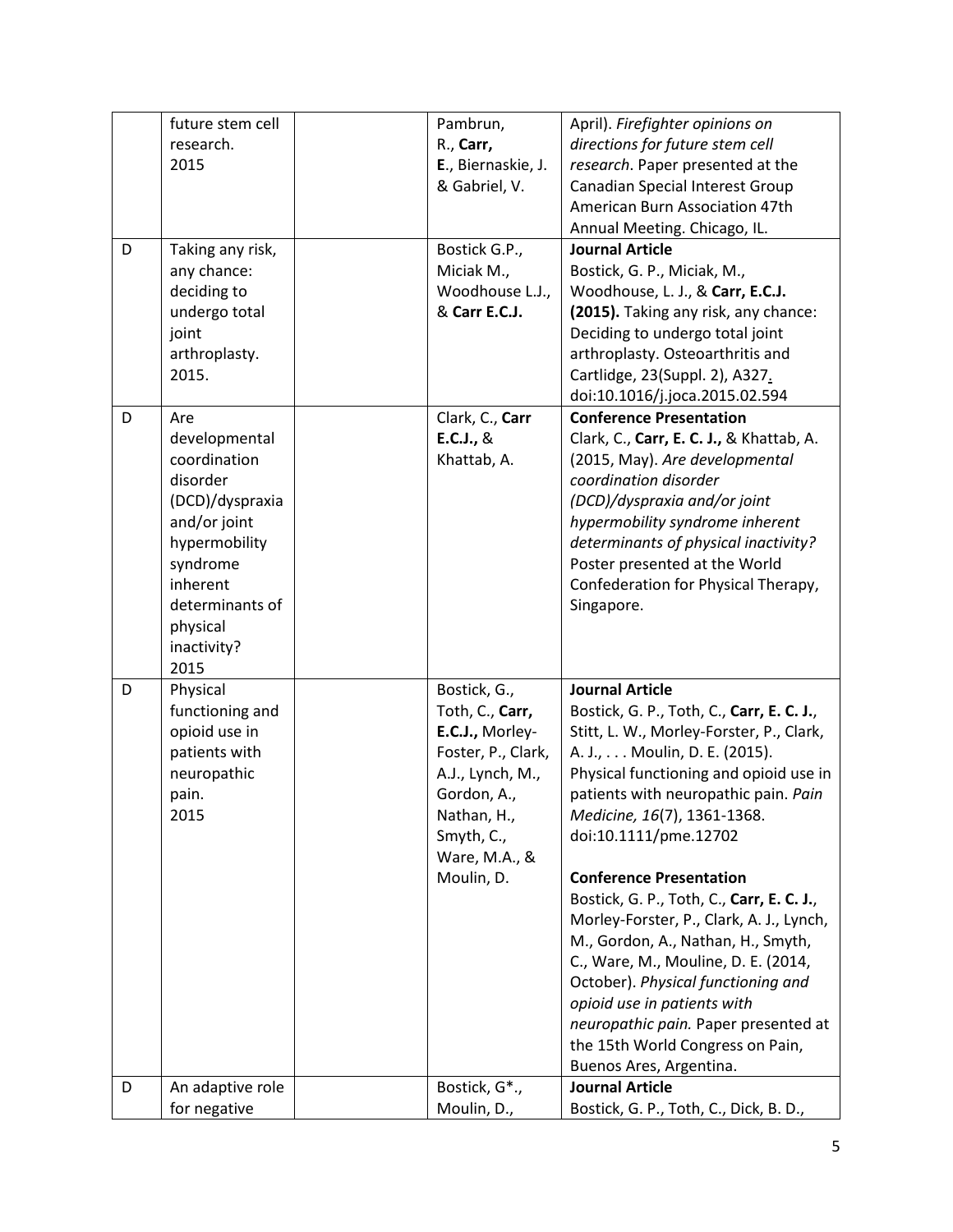| D | expected pain in<br>patients with<br>neuropathic<br>pain?<br>2015<br>Patient<br>experiences of<br>living with split<br>thickness skin<br>grafts.<br>2014                     | Toth, C., Carr,<br>ECJ, Stitt, LW<br>Burnett, L., Carr,<br>E., Tapp, D.,<br>Raffin Boucle,<br>S., Horch, J &<br>Gabriel, V. | Carr, E. C. J., Stitt, L. W., & Moulin, D.<br>E. (2015). An adaptive role for<br>negative expected pain in patients<br>with neuropathic pain. Clinical<br>Journal of Pain, 31(5), 438-443.<br>doi:10.1097/ajp.0000000000000135<br><b>Journal Article</b><br>Burnett, L. N., Carr, E. C. J., Tapp, D.,<br>Raffin Bouchal, S., Horch, J. D.,<br>Biernaskie, J., & Gabriel, V. (2014).<br>Patient experiences living with split<br>thickness skin grafts. Burns, 40(6), |
|---|------------------------------------------------------------------------------------------------------------------------------------------------------------------------------|-----------------------------------------------------------------------------------------------------------------------------|----------------------------------------------------------------------------------------------------------------------------------------------------------------------------------------------------------------------------------------------------------------------------------------------------------------------------------------------------------------------------------------------------------------------------------------------------------------------|
| D | Commentary:                                                                                                                                                                  | Carr, E.C.J.                                                                                                                | 1097-1105.<br>doi:10.1016/j.burns.2014.03.005<br><b>Journal Article</b>                                                                                                                                                                                                                                                                                                                                                                                              |
|   | Difficulty,<br>despair and<br>$hope - an$<br>insight into the<br>world of the<br>health<br>professionals<br>treating<br>paediatric pain<br>in sub-Saharan<br>Africa.<br>2014 |                                                                                                                             | Carr, E. C. J. (2014). Review:<br>Difficulty, despair and hope - an<br>insight into the world of the health<br>professionals treating paediatric pain<br>in Sub-Saharan Africa. Journal of<br>Research in Nursing, 19(3), 211-212.<br>doi:10.1177/1744987113486880                                                                                                                                                                                                   |
| D | Chronic<br>widespread pain<br>and<br>neurophysiologi<br>cal symptoms in<br>Joint<br>hypermobility<br>syndrome (JHS).<br>2014                                                 | Clark, C.,<br>Khatab, A., Carr,<br><b>E.C.J.</b>                                                                            | <b>Journal Article</b><br>Clark, C. J., Khattab, A. D., & Carr, E.<br>C. J. (2014). Chronic widespread pain<br>and neurophysiological symptoms in<br>joint hypermobility syndrome (JHS).<br>International Journal of Therapy and<br>Rehabilitation, 21(2), 60-67.<br>doi:10.12968/ijtr.2014.21.2.60                                                                                                                                                                  |
|   | Pain: A quality<br>of care issue<br>during patients'<br>admission to<br>hospital.<br>2014                                                                                    | Carr, E. C. J.,<br>Meredith, P.,<br>Chumbley, G.,<br>Killen, R.,<br>Prytherch, D. R.,<br>& Smith, G. B.                     | <b>Journal Article</b><br>Carr, E. C. J., Meredith, P., Chumbley,<br>G., Killen, R., Prytherch, D. R., &<br>Smith, G. B. (2014). Pain: A quality of<br>care issue during patients' admission<br>to hospital. Journal of Advanced<br>Nursing, 70(6), 1391-1403.<br>doi:10.1111/jan.12301                                                                                                                                                                              |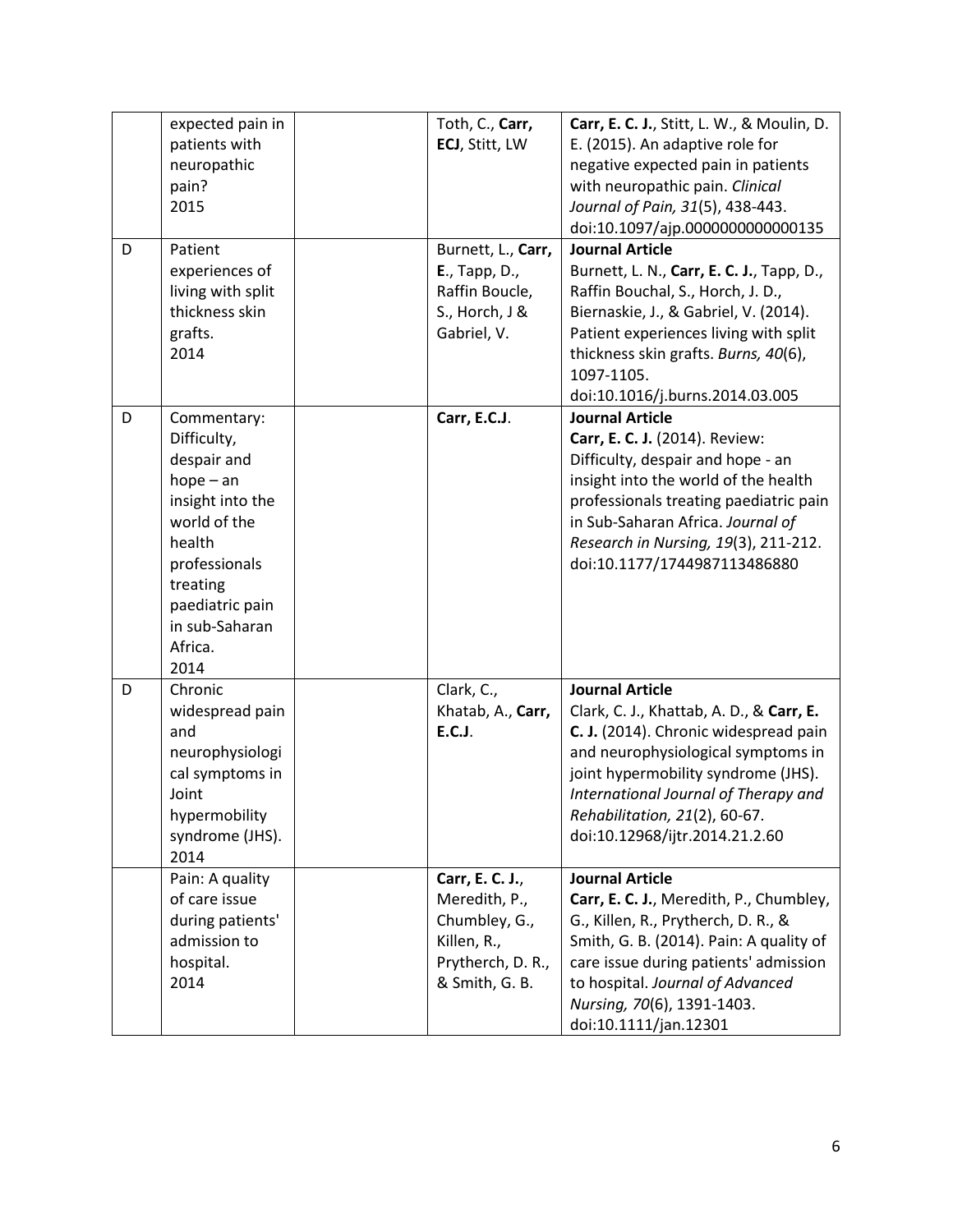# **Scholarship of Teaching**

| <b>Type</b> | <b>Project Title</b> | <b>Funding Source</b> | Project              | <b>Peer-reviewed Scholarly Products</b> |
|-------------|----------------------|-----------------------|----------------------|-----------------------------------------|
|             | /Dates               | and Amount            | <b>Members/Roles</b> | <b>Dissemination</b>                    |
| T           | Perspective:         |                       | Hogans, B. B.,       | <b>Journal Article</b>                  |
|             | Update on pain       |                       | Watt-Watson, J.,     | Hogans, B. B., Watt-Watson, J.,         |
|             | education.           |                       | Wilkinson, P.,       | Wilkinson, P., Carr, E. C. J., &        |
|             | 2018                 |                       | Carr, E. C. J., &    | Gordon, D. B. (2018). Perspective:      |
|             |                      |                       | Gordon, D. B.        | Update on pain education. Pain.         |
|             |                      |                       |                      | doi:10.1097/j.pain.00000000000012       |
|             |                      |                       |                      | 97                                      |
| т           | Understanding        |                       | Carr, E.C.J.,        | <b>Journal Article</b>                  |
|             | factors that         |                       | Briggs, E.V.,        | Carr, E. C., Briggs, E. V., Briggs, M., |
|             | facilitate the       |                       | Briggs, M.,          | Allcock, N., Black, P., & Jones, D.     |
|             | inclusion of pain    |                       | Allcock, N.,         | (2016). Understanding factors that      |
|             | education in         |                       | Black, D., Jones     | facilitate the inclusion of pain        |
|             | undergraduate        |                       | D.                   | education in undergraduate              |
|             | curricula:           |                       |                      | curricula: Perspectives from a UK       |
|             | Perspectives         |                       |                      | survey. British Journal of Pain, 10(2), |
|             | from a UK            |                       |                      | 100-107.                                |
|             | survey.              |                       |                      | doi:10.1177/2049463716634377            |
|             | 2016                 |                       |                      |                                         |

# **Scholarship of Application**

| <b>Type</b> | <b>Project Title</b> | <b>Funding Source</b> | Project              | <b>Peer-reviewed Scholarly Products</b> |
|-------------|----------------------|-----------------------|----------------------|-----------------------------------------|
|             | /Dates               | and Amount            | <b>Members/Roles</b> | <b>Dissemination</b>                    |
| A           | Optimizing           | Alberta               | PI: Marshall, D.     |                                         |
|             | Centralized          | Innovates             | Co-PI:               |                                         |
|             | Intake to            | Health                | Woodhouse, L.        |                                         |
|             | Improve              | Solutions,            | Co-Is: Barber,       |                                         |
|             | Arthritis Care in    | Partnership for       | C., Barnabe, C.,     |                                         |
|             | Albertans.           | Research and          | Bichel, A.,          |                                         |
|             | 2014-2017            | Innovation in         | Bischak, D.,         |                                         |
|             |                      | the Health            | Carr, E,             |                                         |
|             |                      | <b>System Grant</b>   | Chambers, S.,        |                                         |
|             |                      | \$1,138,435           | Damani, Z.,          |                                         |
|             |                      |                       | Dick, D., Gelber,    |                                         |
|             |                      |                       | T., Hendricks, J.,   |                                         |
|             |                      |                       | Homik, J.,           |                                         |
|             |                      |                       | Kathol, B.,          |                                         |
|             |                      |                       | LeClercq, S.,        |                                         |
|             |                      |                       | Lupton, T.,          |                                         |
|             |                      |                       | Maksymowych,         |                                         |
|             |                      |                       | W., Millette, D.,    |                                         |
|             |                      |                       | Mosher, D.,          |                                         |
|             |                      |                       | Phillips, L.,        |                                         |
|             |                      |                       | Robert, J., Scott,   |                                         |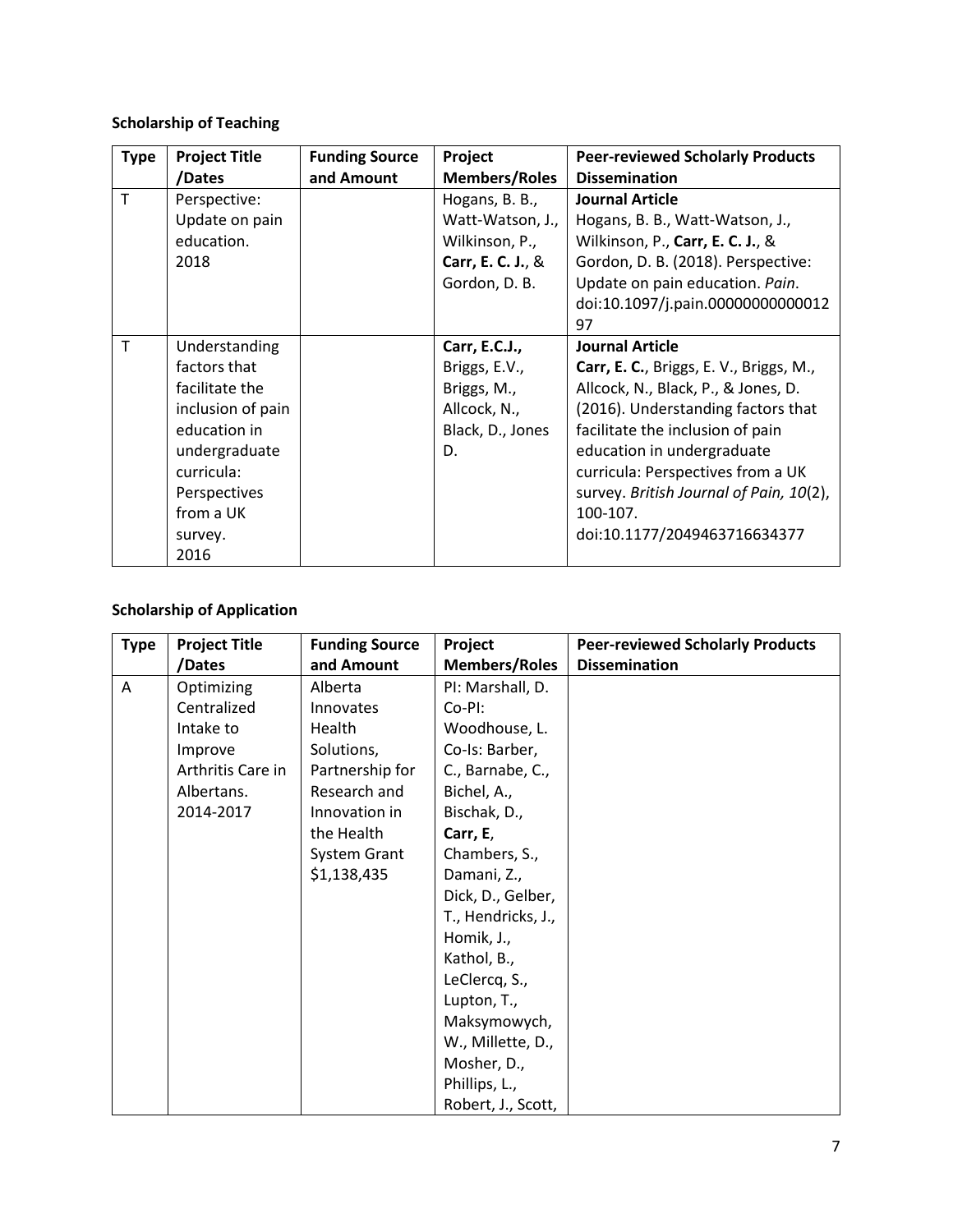|   |                                                                                                                                                                            |                                                             | C., Slomp, M.,<br>Smith, C.,<br>Squire-Howder,<br>J., Steed, C.,<br>Suter, E.,<br>Swanson, R.,<br>Wasylak, T.,<br>Weiss, S.,<br>Werle, J. |                                                                                                                                                                                                                                                                                                                                  |
|---|----------------------------------------------------------------------------------------------------------------------------------------------------------------------------|-------------------------------------------------------------|-------------------------------------------------------------------------------------------------------------------------------------------|----------------------------------------------------------------------------------------------------------------------------------------------------------------------------------------------------------------------------------------------------------------------------------------------------------------------------------|
| A | Developing a<br>User-Friendly<br>Interface to<br>Support<br>Translation of<br>Research into<br>Practice for<br>Osteoarthritis<br>Care Planning in<br>Alberta.<br>2014-2015 | Alberta<br>Innovates<br><b>Health Solutions</b><br>\$24,814 | Co-Pls: Carr, E.,<br>Marshall, D.<br>Co-I: Burgos, L.                                                                                     | <b>Journal Article</b><br><b>Carr, E. C.</b> , Babione, J. N., &<br>Marshall, D. (2017). Translating<br>research into practice through user-<br>centered design: An application for<br>osteoarthritis healthcare planning.<br>International Journal of Medical<br>Informatics, 104, 31-37.<br>doi:10.1016/j.ijmedinf.2017.05.007 |
| A | Interprofessiona<br>I learning in<br>primary care:<br>An exploration<br>of the service<br>user experience<br>leads to a new<br>model for co-<br>learning.<br>2014          |                                                             | Worswick, L.,<br>Little, C., Ryan<br>K., & Carr, E.                                                                                       | <b>Journal Article</b><br>Worswick, L., Little, C., Ryan, K., &<br>Carr, E. C. J. (2015).<br>Interprofessional learning in<br>primary care: An exploration of the<br>service user experience leads to a<br>new model for co-learning. Nurse<br>Education Today, 35(1), 283-287.<br>doi:10.1016/j.nedt.2014.05.007                |

# **Scholarship of Integration**

| <b>Type</b> | <b>Project Title</b><br>/Dates                                                                                        | <b>Funding Source</b><br>and Amount | Project<br><b>Members/Roles</b>                          | <b>Peer-reviewed Scholarly Products</b><br><b>Dissemination</b>                                                                                                                                                                       |
|-------------|-----------------------------------------------------------------------------------------------------------------------|-------------------------------------|----------------------------------------------------------|---------------------------------------------------------------------------------------------------------------------------------------------------------------------------------------------------------------------------------------|
|             | Review:<br>Effectiveness of<br>pain and<br>symptom<br>management<br>training for<br>paediatric<br>clinicians.<br>2017 |                                     | Carr, E. C. J.                                           | <b>Journal Article</b><br>Carr, E. C. J. (2017). Review:<br>Effectiveness of pain and symptom<br>management training for paediatric<br>clinicians. Journal of Research in<br>Nursing, 22(5), 416-417.<br>doi:10.1177/1744987117690658 |
|             | A synthesis of<br>qualitative<br>research                                                                             |                                     | Toye, F., Seers,<br>K., Briggs, M.,<br>Allcock, N., Carr | <b>Journal Article</b><br>Toye, F., Seers, K., Allcock, N., Briggs,<br>M., Carr, E., & Barker, K. (2016). A                                                                                                                           |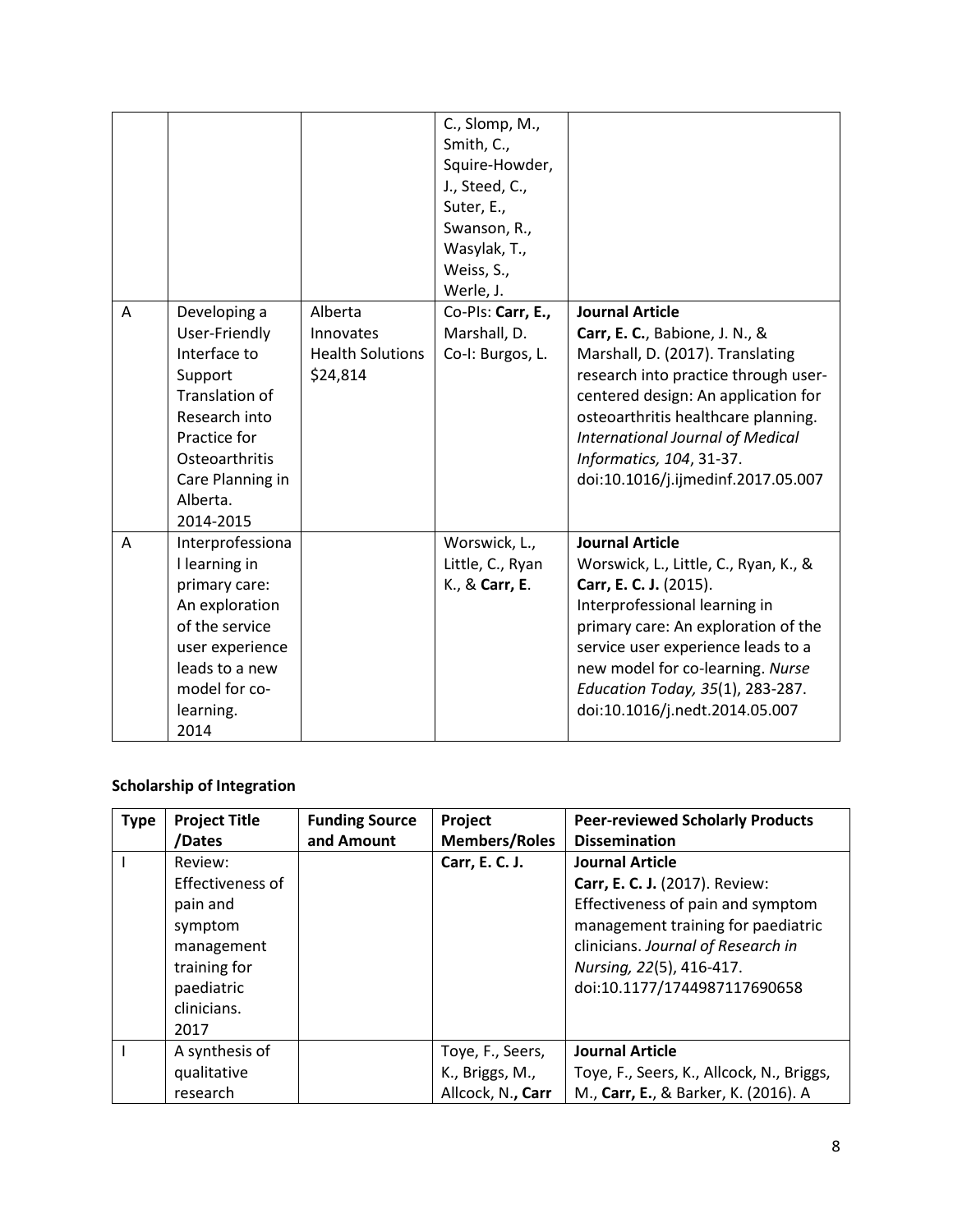|   | exploring the<br>barriers to<br>staying in work<br>with chronic<br>musculoskeletal<br>pain.<br>2015                                                                                   | <b>E.C.J., &amp; Baker,</b><br>К.                                                          | synthesis of qualitative research<br>exploring the barriers to staying in<br>work with chronic musculoskeletal<br>pain. Disability and Rehabilitation,<br>38(6), 566-572.<br>doi:10.3109/09638288.2015.1049377                                                                                                                                         |
|---|---------------------------------------------------------------------------------------------------------------------------------------------------------------------------------------|--------------------------------------------------------------------------------------------|--------------------------------------------------------------------------------------------------------------------------------------------------------------------------------------------------------------------------------------------------------------------------------------------------------------------------------------------------------|
| D | $D$ ynia $-$<br>combining of<br>script<br>concordance<br>testing, virtual<br>patients,<br>webinars and<br>forums to<br>assess<br>knowledge<br>translation in<br>chronic pain.<br>2014 | Topps, D.,<br>Armson, H.,<br>Mutch, C., Carr,<br>E., Taenzer, P.,<br>& Mehta, A.           | <b>Conference Presentation</b><br>Topps, D., Armson, H., Mutch, C.,<br>Carr, E., Taenzer, P., Mehta, A. (2014,<br>May). Dynia $-$ combining of script<br>concordance testing, virtual patients,<br>webinars and forums to assess<br>knowledge translation in chronic pain.<br>Paper presented at the MedBiquitous<br>Annual Conference, Baltimore, NC. |
| ı | An integrative<br>review of<br>barriers to pain<br>management:<br>Implications for<br>future<br>improvements<br>in a Canadian<br>context.<br>2014                                     | Ortiz, M., Carr,<br>E.C.J., & Dikleva,<br>S.                                               | <b>Journal Article</b><br>Ortiz, M. M., Carr, E. C., & Dikareva,<br>A. (2014). An integrative review of the<br>literature on pain management<br>barriers: Implications for the<br>Canadian clinical context. Canadian<br>Journal of Nursing Research, 46(3),<br>65-93.<br>doi:10.1177/084456211404600305                                               |
| T | Meta-<br>ethnography 25<br>years on:<br>challenges and<br>insights for<br>synthesizing a<br>large number of<br>qualitative<br>studies.<br>2014                                        | Toye, F., Seers,<br>K., Briggs, M.,<br>Allcock, N., Carr<br><b>E.C.J.</b> , & Baker,<br>К. | <b>Journal Article</b><br>Toye, F., Seers, K., Allcock, N., Briggs,<br>M., Carr, E. C. J., & Barker, K. (2014).<br>Meta-ethnography 25 years on:<br>Challenges and insights for<br>synthesising a large number of<br>qualitative studies. BMC Medical<br>Research Methodology, 14, 80.<br>doi:10.1186/1471-2288-14-80                                  |

#### **Professional Memberships**

| Date         | Organization                                    |
|--------------|-------------------------------------------------|
| 2017-2020    | Canadian Pain Society                           |
| 2017-present | Canadian Institute for Health Services Research |